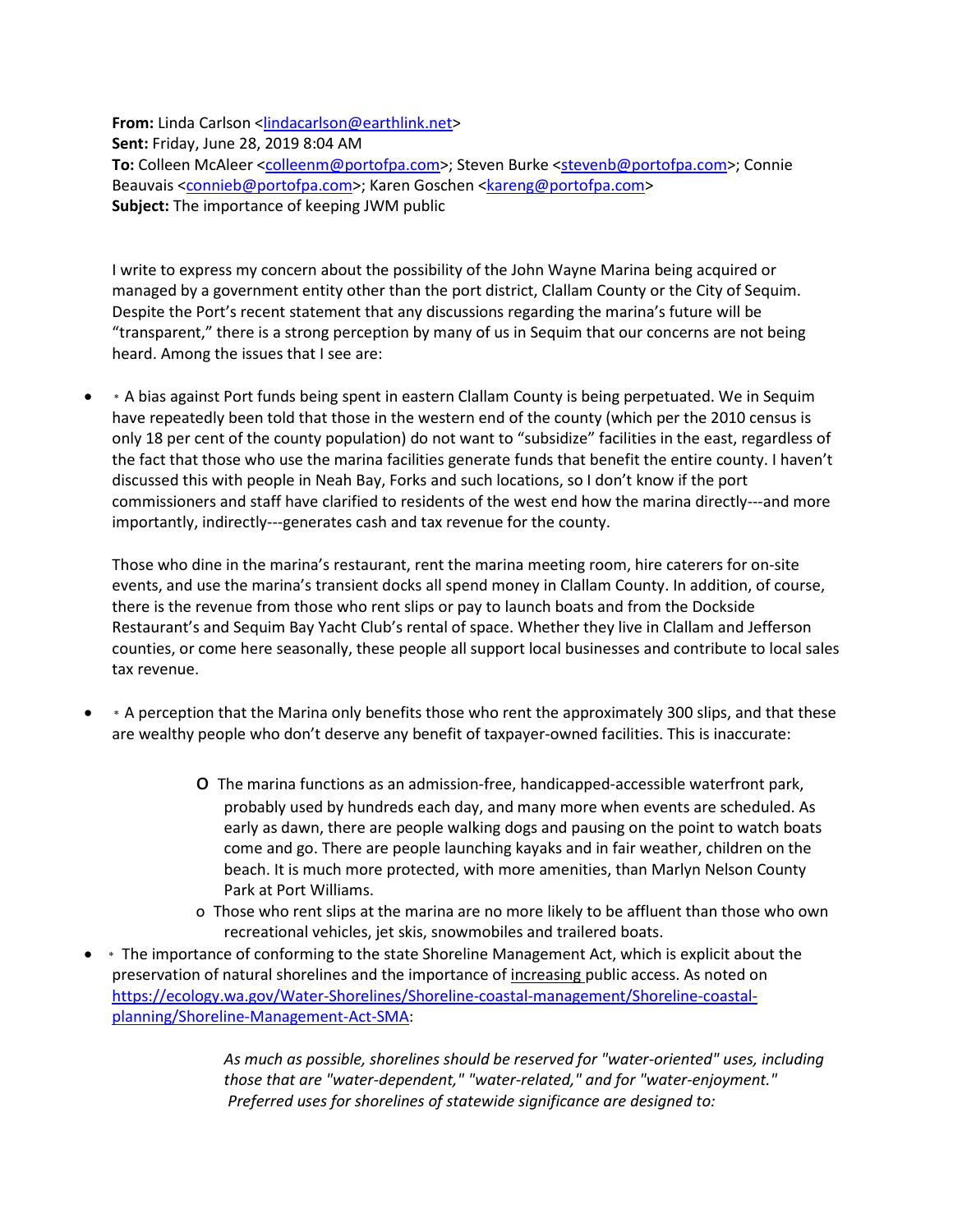*\*Recognize and protect statewide over local interests \*Preserve the natural character of the shoreline \*Result in long-term rather than short-term benefits \*Protect shoreline resources and environment \*Increase public access to publicly-owned shoreline areas \*Expand recreational shoreline opportunities for the public*

Finally, I am concerned that there is a lack of awareness of the importance of a publicly-owned marina to the Sequim Bay Yacht Club. The Club obviously benefits from a waterfront venue open to the public and uses the marina for its events. Like the majority of Club members, I am not a boat owner, but because the only local rowing group is offered by the yacht club, I have joined. This organization is open to anyone, and its dues are kept reasonable to make membership affordable. I have worked on the club's public Opening Day activities, its recent fundraising for a Port Angeles teenager's rowing program, and its annual fundraiser for Volunteer Hospice of Clallam County.

Most Clallam County residents are likely unaware that the Sequim Bay Yacht Club is the single-most important donor to the Port Angeles-based VHOCC. It is the one donor that makes huge donations every single year. In the past quarter century, the club has contributed more than \$360,000. Without access to a publicly-owned and managed marina for its fundraiser, it is questionable how the yacht club could make contributions such as that in 2018, which exceeded \$31,000. These funds are used for the hundreds of families the VHOCC serves each year—as far west as Joyce.

Most sincerely,

Linda Carlson [lindacarlson@earthlink.net](mailto:lindacarlson@earthlink.net) lindacarlson.com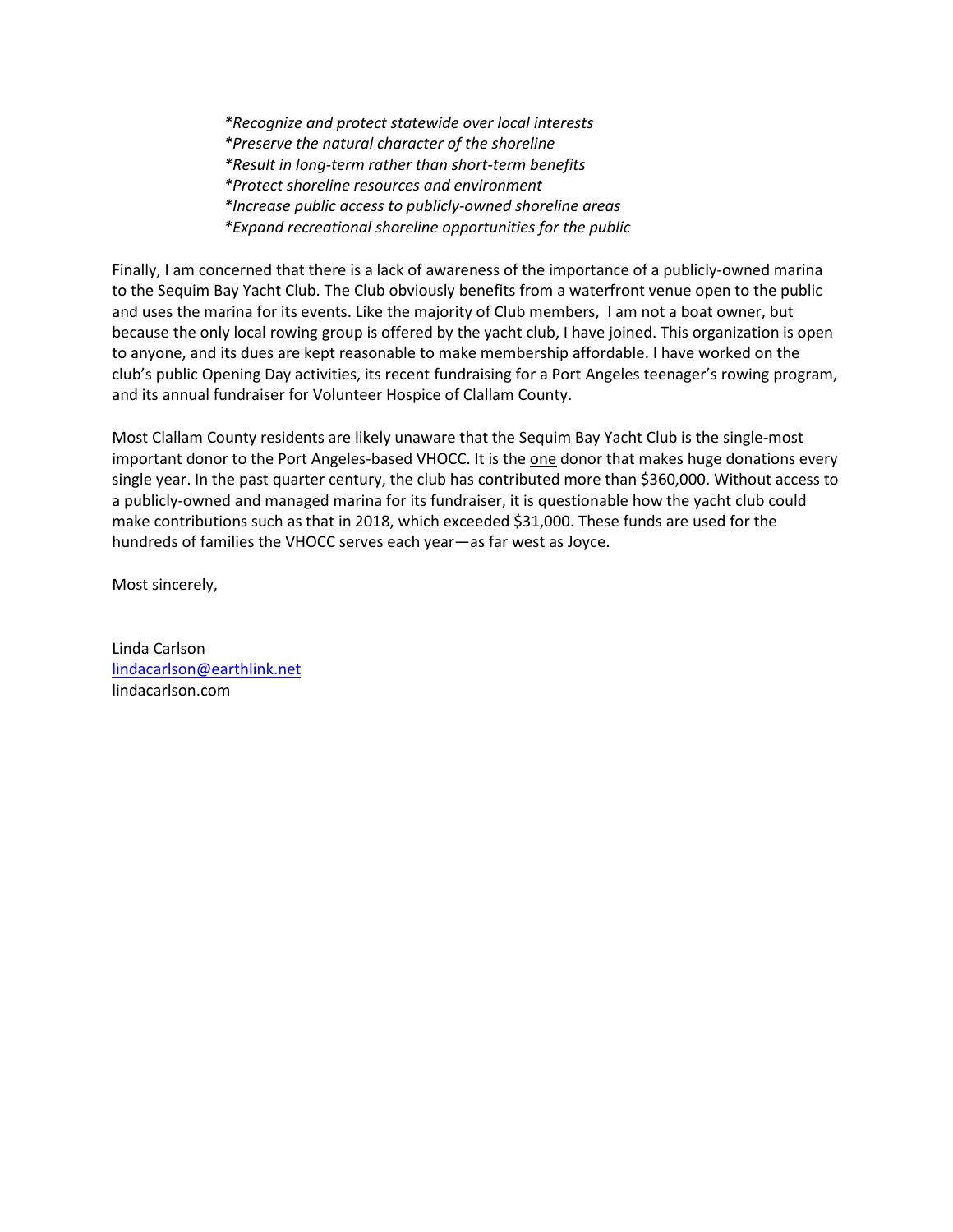## Ms. Carlson-

Thank you for taking the time to share your concerns regarding the future of the John Wayne Marina in your recent correspondence (date 6/28/2019).

All of us at the Port fully agree with the importance of keeping and increasing public use and access of the waterfront. In fact, "public access" was the first item the Port listed in the criteria to evaluate any conceptual proposals that the Port may receive through its Request For Information (RFI) process. As published in the RFI, we specifically asked that any response address how the following objectives would be met:

- i. Retain or expand public access to marina facilities, beach, picnic areas and parking
- ii. Support a vibrant community yacht club
- iii. Support community events
- iv. Support tribal aquaculture
- v. Collaborate with John Wayne Enterprises
- vi. Collaborate with the City of Sequim
- vii. Collaborate with Jamestown S'Klallam Tribe
- viii. Support the ecological well-being of Sequim Bay and surrounding habitats

As it studies possible options for the marina's future, the Port will carefully consider how the public's use and access of the waterfront will be preserved and promoted.

As you mentioned, the Port has committed to a fully transparent process. As part of that process, how proposals address all of the criteria listed above will be discussed in open public meetings. The Port will engage all segments of Clallam County (East, Central, and West) and identifiable stakeholders (including users, the private sector, municipal corporations, tribal governments, and state agencies) as it explores possible ownership and/or management alternatives for the marina. In addition, all communication, presentations, and studies are available on the Port's JWM public information page:

## <https://portofpa.com/385/John-Wayne-Marina-Public-Information>

The Port invites you to study the materials at the aforementioned link, and participate in future public meetings on this important community issue.

Moreover, you mention the marina's economic impact. The marina is part of the portfolio of public assets the Port manages to promote our county's economic well-being, and each asset contributes in different ways. A critical consideration, which you did not mention, is that the marina's revenues do not cover its capital long-term upkeep. The day is coming when the marina will require major infrastructure replacement that the Port can't afford. The Port engineering staff has estimated the future costs at \$26 million, and an independent study that the City of Sequim had completed estimated the cost at \$30 million. The Board of